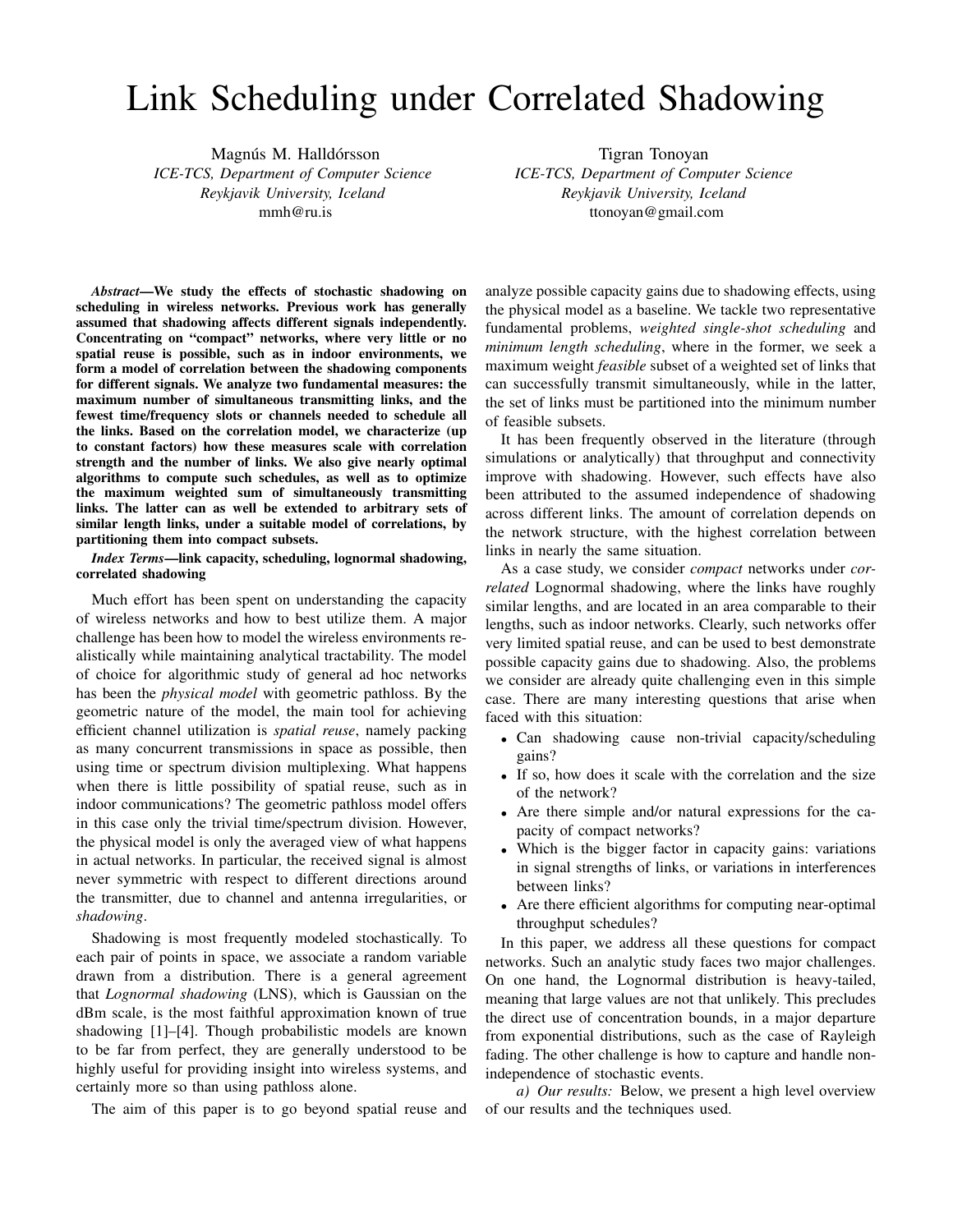*Algorithm for Weighted Single-Shot Scheduling.* Our first result (Sec. II) is an algorithmic characterization, up to constant factors, of the expected maximum weight of feasible subsets in a compact network. More concretely, given a compact set with shadowing sampled from correlated Lognormal distribution, we select a feasible subset of links whose weight is only a constant factor away from the expected optimum. In previous work [5], we have shown that under *independent* shadowing, nearly maximal size *unweighted* feasible sets of links can be computed by focusing on *strong* sets of links: sets of  $t$  links whose signal strength is about  $t$  times larger than the expectation. The heavy-tail property of LNS will give us strong sets of significant size, while the interference within such sets, which is composed of many i.i.d. terms (pairwise interferences), will be concentrated near its mean. Moreover, non-strong sets of links are much less likely to be feasible, leading to the near-optimality of strong sets.

A somewhat different approach is needed in the presence of correlated shadowing. There, roughly speaking, there is a *principal component* of shadowing shared by all signal and interference distributions, which varies simultaneously for all of them. In particular, the interferences are not as well concentrated near their expectation as before, since their values depend on that single component. Therefore, it may not suffice to select the largest strong set of links. If the largest strong set is very small, the reason for that could be the small value of the principal component, which in turn implies smaller value for all interferences, so one could potentially obtain a better solution by selecting sets of weaker links that also happen to have small mutual interference. Thus, our approach is to seek large subsets of links that become strong when both signal strengths and interferences are *normalized* by the value of the principal component, trying all such values.

The main challenge remaining is then to show that those are the only sets we need to consider, in order to get a (expected) constant factor approximation. To that end, we show that achieving feasibility with only (normalized) sets of strong links is much more likely than using even a single nonstrong link, given the strong concentration bounds that hold for the aggregate interference received by a link. This fails only when all optimal sets are small, which can occur if the weights are highly unbalanced; for that case, we can apply exhaustive search among the relatively small number of high weight links.

The constant factor approximation can also be extended to the more general setting of sets of nearly equal length links, arbitrarily located on the plane. This is achieved by showing that such a set can be partitioned into a constant number of subsets consisting of well-separated compact subsets. For this, we assume that shadowing effects within well-separated compact subsets are uncorrelated. We leave the consideration of more detailed or accurate models for correlation between disjoint compact subsets to future work.

*Scaling Law for Max Size Feasible Set.* In our second result (Sec. III), we use the ideas developed above to formulate a *scaling law* for the expected maximum size of a feasible set

in a compact network of  $k$  links, which shows the dependence of the expected size of a maximum feasible set on the number of links in the network and the correlation coefficient. This requires to estimate the maximum expected size of a normalized strong subset of links. In particular, we show that the expected size is  $\exp(c\sqrt{\ln k} \pm \tau)$ , where c is a constant (depending on the correlation), while  $\tau$  is a lower order term.

*Min Length Scheduling.* In our third result, we characterize the expected minimum number of slots required to schedule a compact set of  $k$  links and show, perhaps surprisingly, that considerable scheduling gains can be achieved, even under correlated shadowing (Sec. IV). The difference from oneshot scheduling is that while the main improvement in oneslot schedules is due to very strong links, the min. length scheduling gain is achieved by showing that moderately strong links can be grouped into low-interference subsets, i.e., that there are *many* feasible subsets of significant size, giving us the throughput gain. We show that this number is a constant factor of  $k(\ln \ln k)^2 / \ln k$ , which gives us a throughput gain by a factor of  $\ln k/(\ln \ln k)^2$ , compared with the bound k in the case without shadowing.

The argument behind this result is based on partitioning the set of links into normalized strong subsets. However, the normalization factor here is not only the principal component, as using just the latter for normalization would yields few feasible subsets of relatively big size, which is not enough to prove our claim. Instead, we look for smaller but still significant feasible subsets that are strong, when normalized by a larger factor. The heavy-tail shadowing distribution shows that there will be many such subsets with significantly lower mutual interference than expected. In order to turn these ideas into the actual result we aim for, we reduce the problem to that of coloring Erdős-Renyi random graphs.

To our knowledge, this is the first work to study the weighted single-shot scheduling and min. length scheduling problems in this setting.

Due to space constraints, some technical details are deferred to the full version of the paper.

*b) Related Work:* Gupta and Kumar [6] introduced the physical model, in order to study scaling laws regarding throughput capacity in networks. This simplified model gained wide attention in analytic and algorithmic studies of wireless networks. Experimental studies support the physical model over disk-graph-based models, which over-simplify decay behavior of signals [2], [7]–[10]. This model has been accurate and tractable enough to spawn a considerable body of work studying algorithmic problems like (weighted) singleshot and min. length scheduling, among others [11]–[20]. First algorithms with performance guarantees in the physical model were given by Moscibroda and Wattenhofer [21]. These scheduling problems have been fundamental to various MAC layer problems, most notably for TDMA scheduling and maximum thoughput scheduling (e.g. [22], [23]).

Validity of the Lognormal model for shadowing has been confirmed through extensive experiments [1], [2], [24], [25]. There have been numerical and analytical studies showing that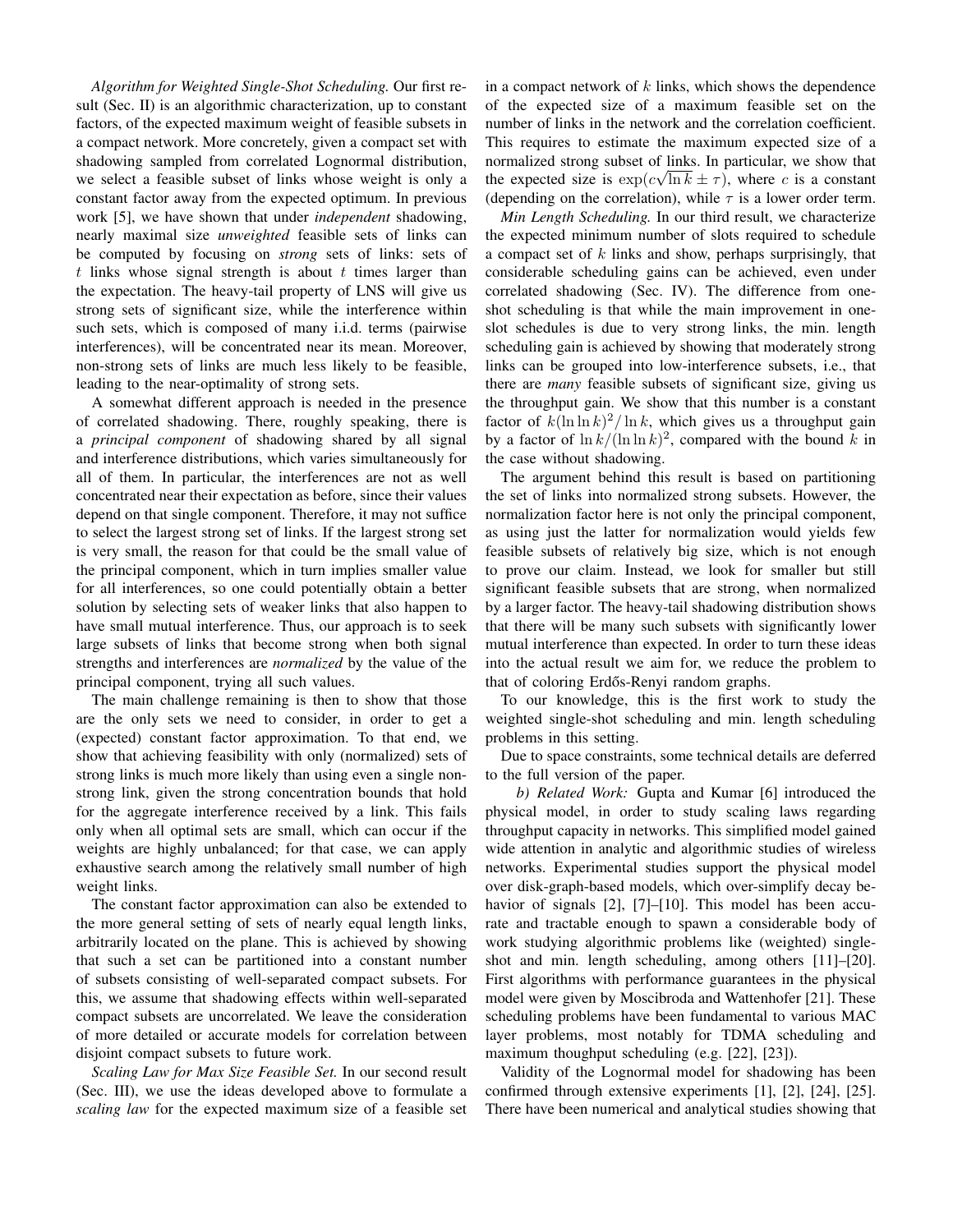log-normal shadowing results in better connectivity [26]–[29] and throughput capacity (under particular scheduling strategies) [30]. However it has been demonstrated that the connectivity gains are mostly due to the independent shadowing assumption, and they decrease dramatically when correlations are introduced [25]. The *unweighted* single-shot scheduling under *independent* shadowing has been considered in a previous work [5]. However, we are not aware of any analytic study quantifying the dependence of the gains on correlation in terms of explicit expressions.

Even though the equal correlation assumption is natural (and has been observed experimentally [1]) for the case of compact networks, it is not the only model. In particular, it may not be applicable for "sparser" networks spread over a large area. Many different correlation models have been studied in the literature. For example, it has been suggested to model correlation as exponentially decreasing with distance [25]. See e.g. [31] for a list of models.

## I. MODELS AND FORMULATIONS

*a) Communication Model and Basic Problems:* The main object of our consideration is a set L of *communication links*, numbered from 1 to  $k = |L|$ . Each link  $i \in L$ represents a unit-demand communication request between a sender node  $s_i$  and a receiver node  $r_i$ , both point-size wireless nodes located on the plane. We assume the links all operate in the same channel, and all (sender) nodes use the same transmission power level  $P$ . We refer to a set of links that can successfully communicate in a single time slot as *feasible*. Before formally defining the feasibility model, let us define the main problems we are interested in.

In the *weighted single-shot scheduling* problem, given a set L of links with positive weights, the goal is to select the maximum weight feasible subset of links, where the weight of a subset is the sum of the individual link weights. We refer to the optimum weight by  $opt_W(L)$ . Of particular interest is the special case when all links have equal weights, i.e., the goal is to find a *maximum cardinality feasible subset*. The optimum cardinality is denoted by  $opt_C(L)$ . In the *minimum length scheduling* problem, the goal is to partition L into the minimum number of feasible subsets. We call this number the *scheduling number*, denoted  $opt_S(L)$ .

When  $S$  is the subset of links transmitting simultaneously, a given link  $i \in S$  succeeds if its signal strength (the power of the transmission of  $s_i$  when measured at  $r_i$ ) is greater than  $\beta$  times the total (sum) interference from other transmissions, where  $\beta > 0$  is a threshold parameter, and the interference of link j on link i is the power of transmission of  $s_j$  when measured at  $r_i$ . We consider interference-limited networks, where the effect of ambient noise is negligible. Formally, link  $i$  transmits successfully if

$$
SIR(S,i) = \frac{S_i}{\sum_{j \in S \setminus i} \mathcal{I}_{ji}} > \beta , \qquad (1)
$$

where  $S_i$  is the received signal strength/power of link i and  $\mathcal{I}_{ji}$  is the interference of link j on link i. A link i is *feasible*  *in a set* S if  $SIR(S, i) > \beta$ . A set S is *feasible* if every link  $i \in S$  is feasible in S.

We assume for simplicity that  $\beta = 1$ . The latter is justified by the following result of [32]: we can state our results for general  $\beta \geq 1$  by paying at most a factor of  $2\beta$  in performance.

**Lemma 1.** If a set S of links and number  $\beta' > 0$  are such that  $SIR(S, i) \geq \beta'$  for each link  $i \in S$ , then S can be partitioned *into at most*  $\lceil 2\beta/\beta' \rceil$  *subsets, each feasible with threshold*  $\beta$ *.* 

*b) Geometric Path-Loss:* The *Geometric Path-Loss model* (GPL) defines the received signal strength between nodes u and v as  $P/f(d(u, v))$ , where P is the power used by the sender  $u$ ,  $d$  denotes the Euclidean distance, and  $f$  is a deterministic function (e.g.,  $f(x) = x^{\alpha}$ , in the case of logdistance pathloss). In particular, the signal strength of a link  $i$ and the interference of a link  $j$  on link  $i$  are, respectively,

$$
\bar{S}_i = \frac{P}{f(l_i)} \text{ and } \bar{Z}_{ji} = \frac{P}{f(d(s_j, r_i))},
$$

where  $l_i = d(s_i, r_i)$  denotes the *length* of link i and  $d(s_j, r_i)$ is the distance from the sender node of link  $j$  to the receiver node of link  $i$ . If the links in a set  $S$  transmit simultaneously, the formula determining the success of the transmission on link  $i$  is similar to  $(1)$ .

*c) Shadowing:* One of the effects that GPL ignores (or models only by an appropriate change of the path loss exponent  $\alpha$ ), is signal obstruction by objects, or *shadowing*. In generic networks shadowing is often modeled by a *stochastic shadowing model*. Here we adopt the *Lognormal Shadowing model*, or LNS for short. In this case, the signal strength  $S_i$  of a link  $i$  at  $r_i$  is assumed to have been sampled from a Lognormal distribution with mean  $\mathbb{E}[\mathcal{S}_i] = \overline{\mathcal{S}}_i$ , and similarly, for any two links i, j, the interference  $\mathcal{I}_{ij}$  is sampled from a Lognormal distribution with mean  $\mathbb{E}[\mathcal{I}_{ij}] = \bar{\mathcal{I}}_{ij}$ . More concretely, there are Normal random variables (r.v.s)  $Z_i \sim \mathcal{N}(\mu_i, \sigma)$  and  $Z_{ij} \sim \mathcal{N}(\mu_{ij}, \sigma)$  with a fixed  $\sigma > 0$ , such that  $\mathcal{S}_i = e^{Z_i}$ and  $\mathcal{I}_{ij} = e^{\mathcal{I}_{ij}}$ , for all links  $i, j$ . We assume that shadowing does not change during the time period under consideration. In this model too, signal reception is characterized by the signal to interference ratio.

*d) Network structure and shadowing correlation:* We will primarily be concerned with *compact sets of links*, where the links have lengths in the range  $[\ell, 2\ell]$  and are contained in a box of side 4 $\ell$ , for some  $\ell > 0$ . The main motivation is that in the geometric path-loss model without shadowing, only a few links (a constant number) can be selected from a compact set to transmit in the same time slot, and similarly, in order to schedule a compact set in the geometric path-loss model, one has to use a number of slots that is linear in the size of the set. Thus, the main question is whether one can hope for better under shadowing.

In order to study compact sets, we can partition them into a constant number of *clusters*, where the distance between the sender and receiver of any two links in a cluster is at least  $c\ell$ , for some constant  $0 < c < 1$ . Thus, we eliminate the pairs of links which have too high expected interference on each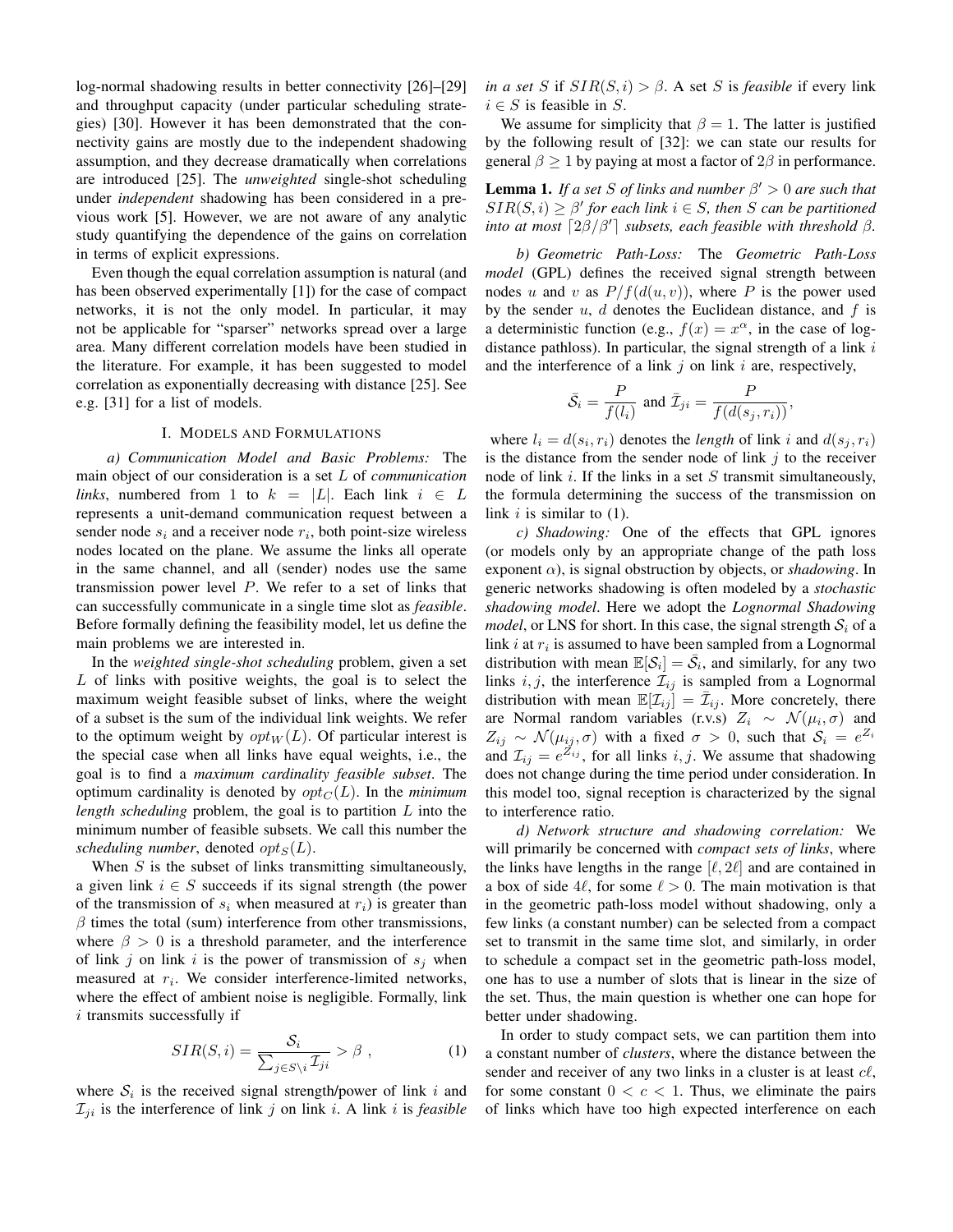other. In order to keep things simple, we will focus on "ideal" clusters, where we assume that the senders are all located at one point and the receivers are all located at another point, and hence all links have the same length  $\ell$ . This simplification will only affect the constant factors in our results, due to Lemma 1, but will significantly simplify the exposition. Thus, all clusters considered henceforth are assumed to be such.

Within a cluster, since links have approximately similar position, we assume that they are pairwise equally correlated. It is natural to assume that the correlation is such that the shadowing affects links "similarly", i.e. that the correlation is non-negative. More concretely, if  $L$  is a cluster, and if for all links  $i, j \in L$ ,  $S_i = e^{Z_i}$  and  $\mathcal{I}_{ji} = e^{Z_{ji}}$ , where  $Z_i \sim \mathcal{N}(\mu_i, \sigma)$ ,  $Z_{ji} \sim \mathcal{N}(\mu_{ji}, \sigma)$  are Normal r.v.s, then we assume that all r.v.s  $Z_i, Z_{ij}$  are *jointly Normal* with a covariance matrix that has  $\sigma^2$  on its diagonal and  $\rho \sigma^2$  elsewhere; namely, every pair of (logarithms of) signals has correlation  $0 \leq \rho < 1$ . Note that for jointly Normal variables,  $\rho = 0$  implies independence. We emphasize that ideal clusters are only a technically simpler abstraction of actual instances where links do not share the same place in space, hence we assume general correlation  $\rho$ and not  $\rho = 1$ , which is suitable for ideal instances.

*e) Technical Preliminaries:* We use the following facts about Lognormal random variable  $X = e^Z$  with  $Z \sim$  $\mathcal{N}(\mu, \sigma^2)$ : The expected value is given by  $\mathbb{E}[X] = e^{\mu + \frac{\sigma^2}{2}}$ , and for any  $x > 0$ ,  $Pr[X > x] = Q\left(\frac{\ln x - \mu}{\sigma}\right)$ , where  $Q(x)$  is the tail distribution function of standard Normal distribution, given by  $Q(x) = \int_x^{\infty} \phi(t) dt$ , and  $\phi(t) = \frac{1}{\sqrt{2}}$  $\frac{1}{2\pi}e^{-t^2/2}$ . We will mainly be interested in the following probability:

$$
\Pr[X > t \cdot \mathbb{E}[X]] = Q\left(\frac{\ln t}{\sigma} + \frac{\sigma}{2}\right) . \tag{2}
$$

#### II. ALGORITHM FOR SINGLE-SHOT SCHEDULING

We refer the reader to the introduction for an informal overview on the ideas behind the algorithm and analysis. Formally, the input to our algorithm is a cluster L of  $k = |L|$ links i with positive weight  $w_i$  with signal strengths  $S_i$  and interferences  $\mathcal{I}_{ji}$  sampled from correlated Lognormal shadowing distribution. Namely, we assume that for each pair  $i, j$  of links,  $S_i = e^{Z_i}$ ,  $\mathcal{I}_{ji} = e^{Z_{ji}}$ , where  $\{Z_i, Z_{ij} : i, j \in L\}$  are jointly Normal with correlation matrix  $\Sigma$  that has  $\sigma^2$  on its diagonal and  $\rho \sigma^2$  off the diagonal, and  $0 \leq \rho < 1$ .

The goal is to find a feasible subset  $T \subseteq L$  whose total weight is close to the expected optimum  $\mathbb{E}[opt_W(L)]$ , with expectation taken over the shadowing distribution.

Let  $\bar{S} = \mathbb{E}[\mathcal{S}_i] = \mathbb{E}[\mathcal{I}_{ij}] = e^{\mu + \sigma^2/2}$  denote the expected signal strength of a link (or interference of one link on another). A link i is t-strong if  $S_i > tS$ . Our approach is divided into two phases. The first one, given in Alg. 1, tries to find the heaviest set consisting of links of strength above a threshold, for various thresholds. The analysis below is made by conditioning on the component (referred to as *principal component* in the introduction) that is common to all signal strengths and interferences, due to correlation. The outer loop in Alg. 1 essentially guesses this component  $b$ , then we focus on sets F that consist of (roughly)  $b|F|$ -strong links. We show that if b is the right value, then such a set  $F$  is likely to contain a large feasible subset. Having this, the main challenge is to show that such sets of strong links are likely to contain a near optimal solution, except for the case when the optimal weight is achieved by only sets of few (bounded by a constant) links. To handle the latter case, we complete our algorithm by doing exhaustive search to find the heaviest feasible subset of at most h links.

| <b>Algorithm 1</b> Find heavy strong subsets                                                           |
|--------------------------------------------------------------------------------------------------------|
| 1: $\gamma \leftarrow \frac{1}{2} \cdot \exp(-(1-\rho)\sigma^2/2)$                                     |
| 2: for $b = 1, 2^{\pm 1}, 4^{\pm 1}, \ldots, 2^{\pm \lceil \log W \rceil}$ do                          |
| for $t = 1, 2,  k$ do<br>3:                                                                            |
| $F_t^b \leftarrow$ (at most) t heaviest of $\gamma bt$ -strong links in L<br>4:                        |
| 5:<br>$E_t^b \leftarrow \{i \in F_t^b : \sum_{j \in F_t^b} \mathcal{I}_{ji} < 4\mathcal{S}_i/\gamma\}$ |
| Partition $E_t^b$ into at most $8/\gamma$ feasible subsets, using<br>6:                                |
| Lemma 1, and let $G_t^b$ be the heaviest one                                                           |
| end for<br>7:                                                                                          |
| 8: end for                                                                                             |
| 9: <b>return</b> Heaviest of all $G_t^b$                                                               |
|                                                                                                        |

| Algorithm 2 Main algorithm                                                                                                                                                                    |
|-----------------------------------------------------------------------------------------------------------------------------------------------------------------------------------------------|
| 1: $h \leftarrow O\left(1 + \max\left(\ln \sigma, \frac{\ln^3(1/(\sigma\sqrt{1-\rho}))}{\sigma^2(1-\rho)}\right)\right)$<br>2: $H \leftarrow$ the heaviest feasible subset of at most h links |
|                                                                                                                                                                                               |
| 3: <b>return</b> the better among $H$ and $G$ , the output of Alg. 1                                                                                                                          |

*Remark.* A naïve implementation of the algorithm has runtime  $O(k^3 \log W + k^h)$ . When links are very highly correlated, the  $O(k \log w + k^{\gamma})$ . When this are very highly correlated,<br>i.e., when  $(\sigma \sqrt{1-\rho})^{-1}$  is very large, the second term (due to step 2 in Alg. 2) may be prohibitive. In that case, one may resort to computing the heaviest among smaller subsets. In the most trivial form, one could simply take  $H$  to be the heaviest link in L; this would increase the approximation ratio by a factor of h. Note also that with a more detailed calculation, the values of constants can be tuned/traded to give better bounds.

Recall that  $opt_W(L)$  is the optimum weight of a feasible subset. We use  $opt_W'(L)$  to denote the maximum weight of a feasible subset of size at least  $h$ . The rest of this section is devoted to the proof of the following theorem, which shows that the algorithm attains a performance ratio independent of the network size or link weights. For a weighted set  $S$  of links, we denote by  $w<sub>S</sub>$  the total weight of S.

Theorem 1. *Let* A *be the output of Alg. 2 on a set* L *of links, and*  $\gamma$  *be as in Alg. 1. Then there is a constant*  $c > 0$ , *s.t.*  $\mathbb{E}[opt_W(L)] \le (c/\gamma) \cdot \mathbb{E}[w_A]$ , where the expectation is with *respect to the shadowing distribution.*

Since we handle the subsets of size at most  $h$  exactly (by subset  $H$ ), it suffices to prove the approximation for larger subsets. Therefore, the subsequent analysis focuses on the approximation of  $opt_W'(L)$  by the set G produced by Alg. 1.

In order to realize our plan of separating the common part between correlated signals and interferences, we need to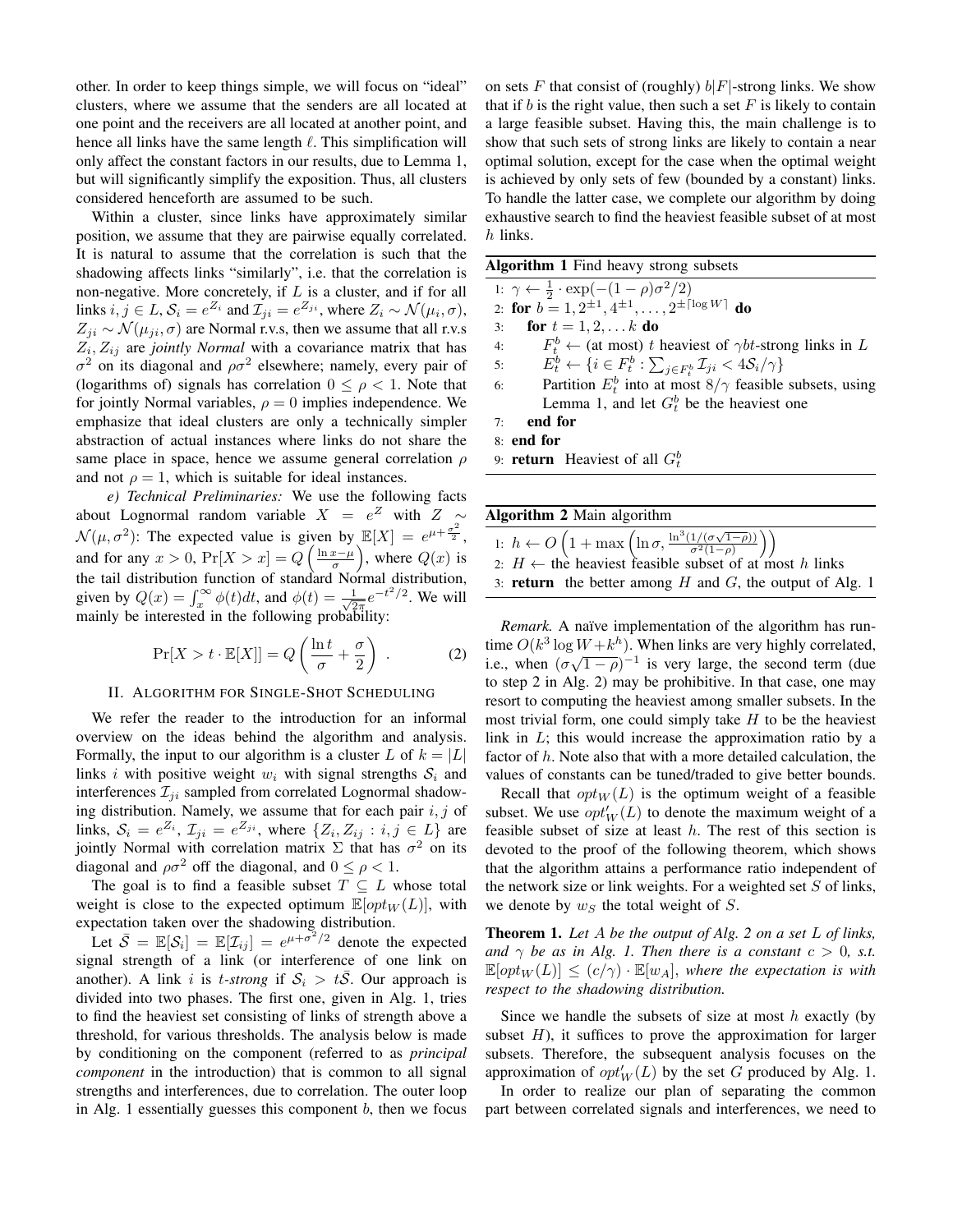formalize this quantity. We achieve that using Lemma 2 below (proved in the full version), which shows that a cluster with correlated shadowing behaves essentially like a cluster with independent shadowing, but with shifted means and scaled (decreased) variances. It implies that the common part is a Normal r.v., which is perturbed by *independent* Normal r.v.s to give individual signals and interferences.

**Lemma 2.** Let  $X, Y_1, \ldots, Y_t$  be independent  $\mathcal{N}(0, \sigma^2)$  r.v.s. Let  $0 \leq \rho < 1$  *be a parameter. Consider the random variables*  $Z_i = \sqrt{\rho}X + \sqrt{1-\rho}Y_i$  for  $i = 1, 2, \ldots, t$ . Then  $Z_i$  are *jointly Normal with correlation matrix* Σ*, which has* σ <sup>2</sup> *on its diagonal and*  $\sigma^2 \rho$  elsewhere.

Let  $Z_i, Z_{ij}$ , for  $i, j = 1, 2, \dots, k$ , be Normal r.v.s such that  $S_i = e^{Z_i}$  and  $\mathcal{I}_{ij} = e^{Z_{ij}}$ . Recall that  $\mu = \mathbb{E}[Z_i] = \mathbb{E}[Z_{ij}]$ . By the assumption on the correlation between the signals and interferences, Lemma 2 implies that there are independent  $\mathcal{N}(0, \sigma^2)$  r.v.s  $X, Y_i$  and  $Y_{ij}$ ,  $i, j = 1, 2, \ldots, k$ , such that  $Z_i = \sqrt{\rho}X + \sqrt{1 - \rho}Y_i + \mu$  and  $Z_{ij} = \sqrt{\rho}X + \sqrt{1 - \rho}Y_{ij} + \mu$ (obvious modifications apply for non-ideal instances, e.g., with different  $\mathbb{E}[Z_i] = \mu_i$ ).

Our strategy will be to condition on the value of  $X$ , and show that identical bounds can be obtained for all values with significant probability mass, then argue the bound in expectation. Assume that  $X = a$  is fixed, with  $a \in$  $[-\log W, \log W]$ ; the remaining values of X have total probability mass  $O(1/W)$  and have negligible effect on the expected approximation ratio. Then  $Z_i$  and  $Z_{ij}$  become *independent* Approximation ratio. Their  $Z_i$  and  $Z_{ij}$  occurre *independent*<br>Normal r.v.s with shifted mean  $\mu' = \sqrt{\rho}a + \mu$  and variance  $\sigma'^2 = (1 - \rho)\sigma^2$ . Let  $\bar{\mathcal{S}}_a = \mathbb{E}[\mathcal{S}_i \mid X = a] = \mathbb{E}[\mathcal{I}_{ji} \mid X = a]$ denote the expected signal strength, conditioned on  $X = a$ . Note that  $\bar{S}_a = \exp(\mu' + \sigma'^2/2) = \exp(a\sqrt{\rho} - \rho \sigma^2/2) \cdot \bar{S}$ .

For a given value  $X = a$ , a subset  $T \subseteq L$  is *strong*, if for each link  $i \in T$ ,  $S_i > \gamma |T| \overline{S}_a$  (i.e., if each link is  $\gamma |T|$ -strong w.r.t.  $\bar{S}_a$ ). Let  $F^a \subseteq L$  denote the maximum weight strong subset of size at least h.

Thm. 1 follows from Lemmas 3 and 4, where the former shows that Alg. 1 essentially captures the optimum weight achieved by strong subsets, while the latter, which is the most challenging part of the argument, shows that the optimum weight in general is expected to be achieved by a strong subset. All probabilities below are conditioned on  $X = a$ , which we omit from the notation for clarity.

**Lemma 3.**  $\mathbb{E}[w_G] \ge (\gamma/16) \cdot \mathbb{E}[w_{F^a}]$ , where  $G \subseteq L$  is the *output of Alg. 1.*

*Proof.* By definition of  $F^a$ , for each link  $i \in F^a$ ,

$$
S_i > \gamma t \bar{S}_a = \gamma t e^{\sqrt{\rho} a} e^{-\rho \sigma^2/2} \cdot \bar{S} , \qquad (3)
$$

where  $t = |F^a|$ . Let b be the largest power of two below where  $e^{\sqrt{\rho}a}e^{-\rho\sigma^2/2}$ . Consider the set  $F_t^b$  as defined in Alg. 1 (this value of  $b$  is considered in the algorithm, since we assume that  $a \in [-\log W, \log W]$ ). Recall that for each link  $i \in F_t^b$ ,

$$
S_i > \gamma tb \cdot \bar{S} \ge \gamma t \cdot \bar{S}_a/2 , \qquad (4)
$$

and  $F_t^b$  contains the t heaviest of such links. Hence,  $w_{F_t^b} \geq$  $w_{F_a}$ . To complete the proof, it suffices to show that the corresponding set  $G_t^b$  contains a constant fraction of the weight of  $F_t^b$ , in expectation. Taking expectations with respect to interferences and using (4), we have, for each link  $i \in F_t^b$ ,

$$
\mathbb{E}\left[\sum_{j\in F_t^b} \mathcal{I}_{ji}\right] = (|F_t^b| - 1) \cdot \bar{S}_a < \frac{2\mathcal{S}_i}{\gamma}.
$$

By Markov's inequality,  $Pr\left[\sum_{j \in F_t^b} \mathcal{I}_{ji} < 4S_i/\gamma\right] > \frac{1}{2}$ . The latter implies that  $\mathbb{E}[w_{E_t^b}] > \frac{1}{2} \cdot w_{F_t^b}$ , where  $E_t^b$  is, by definition, the subset of links  $i \in F_t^b$  with  $\sum_{j \in F_t^b} \mathcal{I}_{ji} < 4\mathcal{S}_i/\gamma$ . On the other hand, by Lemma 1,  $E_t^b$  can be partitioned into at most  $\frac{8}{\gamma}$  feasible subsets, the heaviest of which, namely  $G_t^b$ , has weight at least  $(\gamma/8) \cdot w_{E_t^b}$ , which implies the lemma.

**Lemma 4.** For any fixed a, conditioned on  $X = a$ ,

$$
\mathbb{E}[opt'_{W}(L)] \leq 2 \cdot \mathbb{E}[w_{F^a}].
$$

*Proof.* The main ingredient is the following "stochastic dominance" property. For a subset T, let  $\mathcal{E}_T^s$  and  $\mathcal{E}_T^{nsf}$  denote the events that T *is strong*, and T *is not strong but feasible*, respectively.

**Claim 1.** *There is a constant*  $c > 0$ *, such that for any subset*  $T \subseteq L$  of size at least  $h = c \cdot \left(1 + \max\left(\ln \sigma', \frac{\ln^3(1/\sigma')}{\sigma'^2}\right)\right),$  $\Pr[\mathcal{E}_T^s] \geq \Pr[\mathcal{E}_T^{nsf}].$ 

*Proof.* Fix a subset T and denote  $s = |T|$ ,

$$
p_s = \Pr[\mathcal{S}_i > \gamma s \bar{\mathcal{S}}_a],
$$
  
\n
$$
p_{sf} = \Pr[\mathcal{S}_i > \gamma s \bar{\mathcal{S}}_a \land \sum_{j \in T} \mathcal{I}_{ji} < \mathcal{S}_i],
$$
  
\n
$$
p_{wf} = \Pr[\mathcal{S}_i \le \gamma s \bar{\mathcal{S}}_a \land \sum_{j \in T} \mathcal{I}_{ji} < \mathcal{S}_i].
$$

By the symmetry of the problem, these probabilities are the same for all links. Then using independence, we have:

$$
\Pr[\mathcal{E}_T^s] = \prod_{i \in T} \Pr[\mathcal{S}_i > \gamma s \bar{\mathcal{S}}_a] = p_s^s.
$$

On the other hand, the Law of Total Probability and independence imply:

$$
\Pr[\mathcal{E}_T^{nsf}]=\sum_{t=1}^s \binom{s}{t} p_{wf}^t p_{sf}^{s-t}\leq \sum_{t=1}^s (sp_{wf})^t p_{sf}^{s-t},
$$

where we used the simple bound  $\binom{s}{t} \leq s^t$ . Our aim now is to show that for  $s \geq h$ ,

$$
p_s \ge s^2 p_{wf}.
$$

Using this inequality and the simple fact that  $p_{sf} \leq p_s$  in the two bounds above, the claim follows easily.

First, let us bound from above the probability  $p_{wf}$  of a link not being strong but being feasible in T. Fix a link  $i \in T$ . Let  $I_j$  denote the indicator r.v. that is 1 iff  $\mathcal{I}_{ji} \geq \eta \bar{S}_a$ , for a parameter  $\eta > 0$ . Then  $I_j$  are i.i.d. Bernoulli with parameter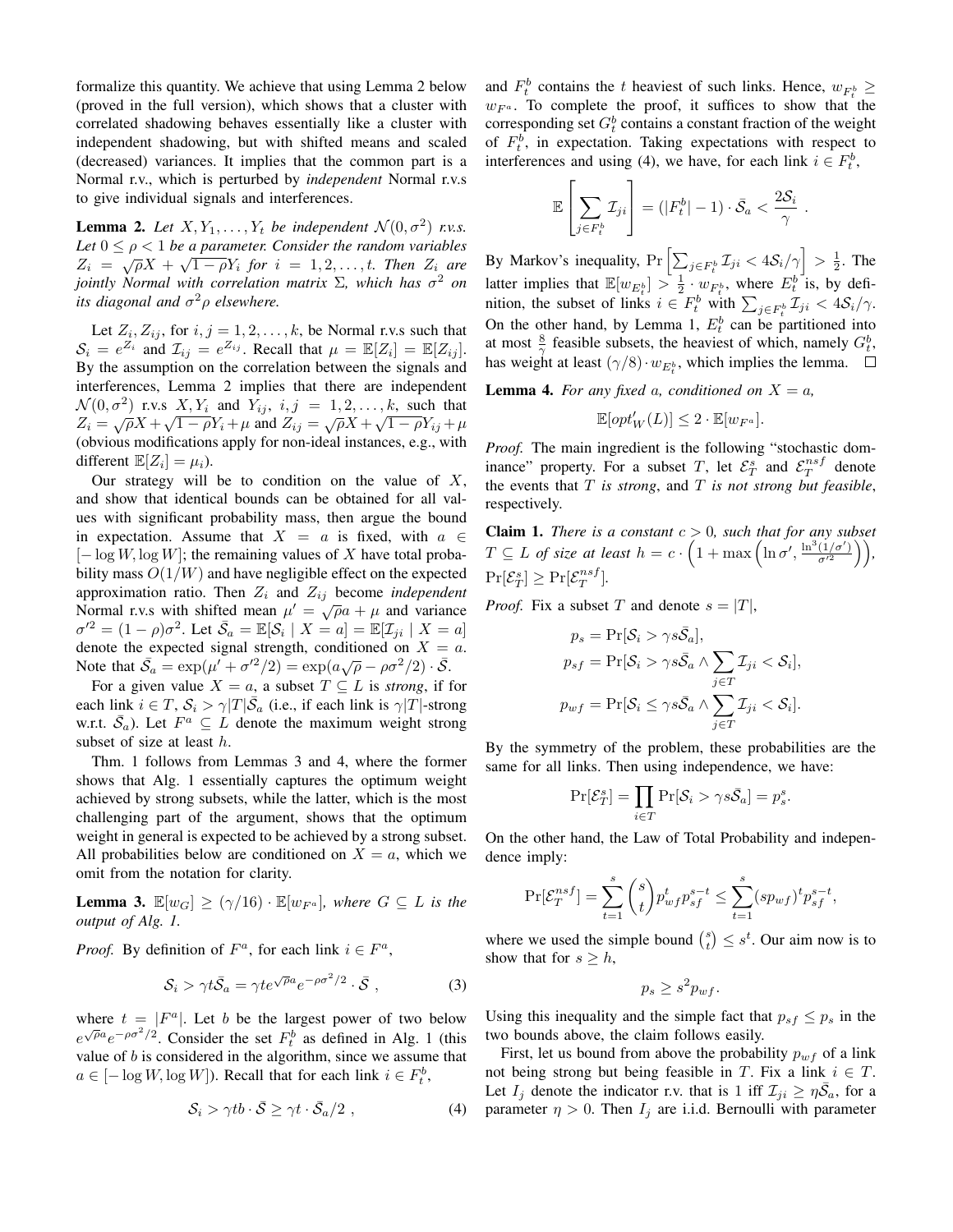$q = Q\left(\frac{\ln \eta}{\sigma'} + \frac{\sigma'}{2}\right)$  $\left[\sum_{j \in T} I_j\right] = qs$ , where q is given by (2). Further note that if  $\sum_{j \in T} \mathcal{I}_{ji}^j < \gamma s \bar{S}_a$ , then at most  $(\gamma/\eta) \cdot s$  of  $I_j$  can be 1, which implies that

$$
p_{wf} \le \Pr\left[\sum_{j\in T} \mathcal{I}_{ji} < \gamma s\bar{\mathcal{S}}_a\right] \le \Pr\left[\sum_{j\in T} I_j < \frac{\gamma}{\eta} \cdot s\right]
$$
\n
$$
= \Pr\left[\sum_{j\in T} I_j < \frac{\gamma}{\eta q} \cdot qs\right] \le \exp\left(-\frac{sq}{2} \cdot \left(1 - \frac{\gamma}{\eta q}\right)^2\right),
$$

where the first inequality follows from the definition of  $p_{wf}$ , the second from the observation above, while in the last one we used a standard Chernoff bound. We set  $\eta = e^{-\sigma'^2/2}$ . Then  $q = Q(0) = 1/2$ , and  $\gamma = \frac{1}{2} \cdot e^{-\sigma'^2/2} = \frac{\eta q'}{2}$ . The bound thus simplifies to:  $p_{wf} \leq e^{-s/8}$ .

The probability  $p_s$  of a link being strong is, by (2),

$$
p_s = \Pr[S_i > \gamma s] = Q\left(\frac{\ln(\gamma s)}{\sigma'} + \frac{\sigma'}{2}\right) = Q\left(\frac{\ln(s/2)}{\sigma'}\right) ,
$$

using  $\gamma = \frac{1}{2} \cdot e^{-\sigma'^2/2}$ . Now, known bounds on the Q function can be used (see the full version) to show that  $p_s \geq s^2 p_{wf}$ is satisfied by taking  $s \geq c' + c'' \cdot \max\left(\ln \sigma', \frac{\ln^3 \sigma'^{-1}}{\sigma'^2}\right)$  $\frac{\partial \sigma'^{-1}}{\sigma'^2}$ , for absolute constants  $c', c'' > 0$ .  $\Box$ 

For any T as in the Claim,  $Pr[T \text{ feasible}] \leq Pr[\mathcal{E}_T^s] +$  $Pr[\mathcal{E}_T^{nsf}]$ , so by the Claim,  $Pr[\mathcal{E}_T^{s}] \geq \frac{1}{2} Pr[T$  feasible]. This implies that  $\mathbb{E}[w_{F^a}] \geq \frac{1}{2} \mathbb{E}[opt'_W(L)].$  $\Box$ 

Putting the pieces together, we have that when restricted to large sets,  $\mathbb{E}[w_G] \ge \frac{\gamma}{16} \cdot \mathbb{E}[w_{F^a}]$  and  $\mathbb{E}[w_{F^a}] \ge \frac{1}{2} \mathbb{E}[opt'_W(L)]$ hold for each a. The claimed approximation ratio then follows from the inequality  $\mathbb{E}[opt_W(L)] \leq \max(w_H, \mathbb{E}[opt_W'(L)]).$ 

#### *A. The Case of Unweighted Links*

It is easy to see that in the special case of maximum *cardinality* feasible set, our algorithm gives an *additive* h approximation, even without the exhaustive search step. Moreover, Lemmas 3 and 4 imply the following relationship between strong and feasible subsets, which we will use for deriving a scaling law for feasible sets.

**Corollary 1.** For a cluster L, let  $F \subseteq L$  be the maximum size *strong subset of* L*, for any value of the component* X*. Then there are constants*  $c, c' > 0$ *, such that* 

$$
c\gamma \cdot \mathbb{E}[|F|] \leq \mathbb{E}[opt_C(L)] \leq c' \cdot \mathbb{E}[|F|] + h.
$$

### *B. Extension to General Sets of Links*

The algorithm above can be extended to the more general case of nearly equal length links arbitrarily placed on the plane. This can be achieved by essentially a direct application of the corresponding result for independent shadowing [5]. To this end, [5, Prop. 4.2] shows that every set of nearly equal length links can be partitioned into a constant number of subsets, each consisting of well-separated clusters, where the distance between two clusters is greater than the length of a link (and can be made bigger by more refined partitioning).

Now, if we assume that the *shadowing within each cluster is independent of the shadowing in another one that is wellseparated from it*, then we can apply the same reasoning as in [5, Thm. 4.3], to extend the our algorithm for clusters to the more general setting. While this assumption seems reasonable, there are many other ways to model correlation between links at a certain distance, e.g., the correlation could be an exponentially decreasing function of distance. We leave more comprehensive treatment of this issue to the future work.

#### III. SCALING LAW FOR MAXIMUM FEASIBLE SET

In this section, we examine how the expected maximum size of a feasible set in a cluster scales with the number of links and the shadowing correlation. Given Corollary 1, it suffices to estimate the maximum size of a strong subset to bound the optimal size of a feasible set.

Recall that given the fixed value  $X = a$ , we say a set T is strong if each link  $i \in T$  is  $\gamma |T|$ -strong, i.e.,  $\mathcal{S}_i > \gamma |T| \cdot \bar{\mathcal{S}}_a$ , where  $\bar{S}_a$  is the expected signal strength conditioned on  $X =$ *a*, and  $\gamma = \frac{1}{2} \cdot \exp(-(1 - \rho)\sigma^2/2)$ .

For a Lognormal r.v.  $Y = e^Z$  with  $Z \sim \mathcal{N}(\mu, \sigma^2)$ , let  $g(k, \sigma)$  denote the value  $g > 0$ , such that  $Pr[Y > \gamma g \cdot \mathbb{E}Y] =$  $\frac{g}{k}$ . We will use this quantity in our bound. We can estimate  $g(k, \sigma)$  using (2) and known bounds on the Q function (details in the full version):

$$
g(k, \sigma) = \exp(\sigma \sqrt{2 \ln k - O(\ln \ln k)} - \sigma^2).
$$

**Lemma 5.** Let L be a cluster of  $k = |L|$  links under correlated *LNS. Let* R *denote the maximum size of a strong subset of* L*. Then*  $\mathbb{E}[R] = \Theta(1) \cdot g(k, \sigma \sqrt{1 - \rho})$ *.* 

*Proof.* Let  $Z_i, Z_{ij}$ , for  $i, j = 1, 2, \ldots, k$ , be the Normally distributed logarithms of signals and interferences, such that  $S_i = e^{Z_i}$  and  $\mathcal{I}_{ij} = e^{Z_{ij}}$ . Recall that  $\mu = \mathbb{E}[Z_i] = \mathbb{E}[Z_{ij}]$ . By Lemma 2, there are independent  $\mathcal{N}(0, \sigma^2)$  r.v.s  $X, Y_i$  and  $Y_{ij}$ ,  $i, j = 1, 2, \ldots, k$ , such that  $Z_i = \sqrt{\rho}X + \sqrt{1 - \rho}Y_i + \mu$  and  $Z_{ij} = \sqrt{\rho}X + \sqrt{1 - \rho}Y_{ij} + \mu$ . We condition on the value  $X = a$ . Then  $\{Z_i, Z_{ij} : i, j \in L\}$  become independent  $\mathcal{N}(\mu', \sigma'^2)$ , where  $\mu' = \mu + a\sqrt{\rho}$  and  $\sigma' = \sigma\sqrt{1-\rho}$ . All probabilities below are conditioned on  $X = a$ , so we omit the conditioning notation for simplicity of formulas. Since the bounds below do not depend on  $a$ , the lemma follows simply by the law of total expectation.

Let  $g = g(k, \sigma')$ . Denote by  $I_i$  the indicator variable that is 1 iff link *i* is  $\gamma g$ -strong. By the definition of  $g, p = \Pr[I_i] = \frac{g}{k}$ . Thus,  $\mathbb{E}[\sum_i I_i] = kp = g$ , and since  $I_i$  are independent, the Chernoff bound applies, giving  $Pr\left[\sum_i I_i < g/3\right] < e^{-2g/9}$ , which is at most  $1/e$  if  $g \ge 9/2$ , implying that  $\mathbb{E}[R] \ge \frac{e-1}{3e} \cdot g$ . If  $g < 9/2$ , then a crude approximation gives  $Pr[R = 0] =$  $(1-p)^k \le e^{-g}$ , and

$$
\mathbb{E}[R] \ge \Pr[R \ne 0] \ge 1 - e^{-g} \ge \frac{g}{g+1} > \frac{g}{6},
$$

where we used the inequality  $e^g \geq 1 + g$ .

In order to show the other direction, let  $\mathcal{E}(t)$  denote the event that the number of  $\gamma g$ -strong links is at least t, i.e.,  $\sum_i I_i \geq t$ . It follows from the definition of strong sets that for  $t \geq g$ ,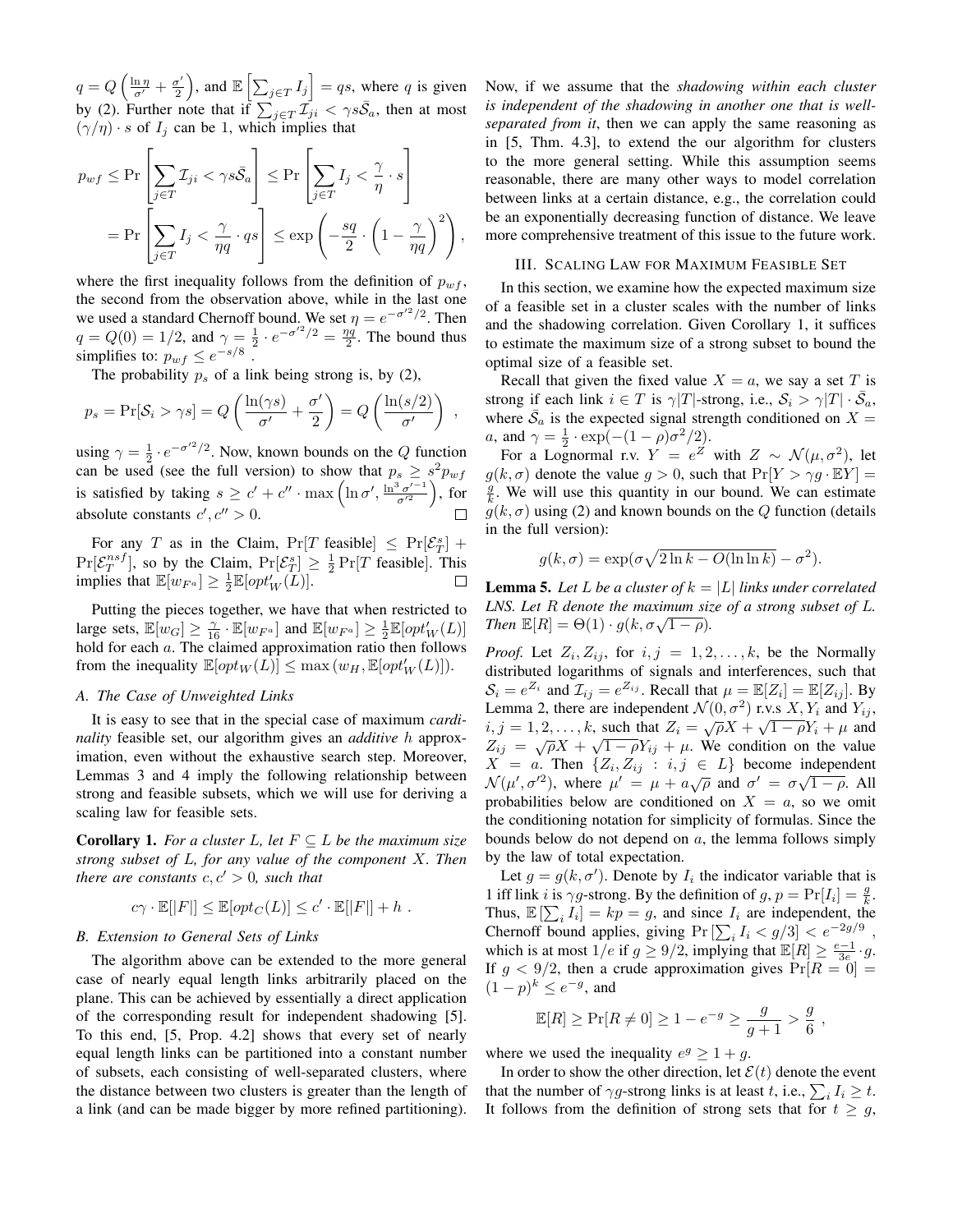$Pr[\mathcal{E}(t)] \geq Pr[R \geq t]$ . Also note that the expected number of  $\gamma g$ -strong links in L can be expressed as  $\mathbb{E}[\sum_i I_i] =$  $\sum_{t=0}^{k} \Pr[\mathcal{E}(t)]$ , and similarly,  $\mathbb{E}[R] = \sum_{t=0}^{k} \Pr[R \ge t]$ . Thus, we have (assume, for simplicity, that  $g$  is an integer):

$$
\mathbb{E}[R] = \sum_{t=0}^{k} \Pr[R \ge t] = \sum_{t=0}^{g} \Pr[R \ge t] + \sum_{t=g+1}^{k} \Pr[R \ge t] .
$$

The first term on the right side is at most  $g + 1$ , while, as observed above, the second term is upper bounded by  $\sum_{t=0}^{k} \Pr[\mathcal{E}(t)] = \mathbb{E}[\sum_{i} I_{i}] = g$ . Together, these give us the bound  $\mathbb{E}[R] \leq 2g + 1$ .

The lemma and Cor. 1 together imply our scaling law:

**Corollary 2.** Let L be a cluster of  $k = |L|$  links under *correlated LNS, and let* γ *and* h *be as in Algs. 1 and 2. Then there are constants*  $c, c' > 0$ *, such that* 

$$
c\gamma g(k, \sigma\sqrt{1-\rho}) \leq \mathbb{E}[\varphi t_C(L)] \leq c' g(k, \sigma\sqrt{1-\rho}) + h.
$$

# IV. MINIMUM LENGTH SCHEDULING

We consider here the min. length scheduling problem for a cluster. In the geometric model, almost all links in a cluster must be scheduled separately, namely the scheduling number is linear in  $|L|$ . Hence, the question is whether we should expect better schedules due to shadowing.

We showed in previous sections that there will be a significant number of strong links due to shadowing, which can be used to form large feasible sets. For min. length scheduling, it does not suffice to focus on the strong links, as we need to schedule *all* links, and not all of them are strong. Instead, we must leverage the variability in the interference strength and group together links that have very low mutual interference. We model this as a coloring problem in Erdős-Renyi random graphs: the nodes correspond to links and edges correspond to interference above a certain threshold. This turns out to characterize the length of optimal schedules, modulo constant factors: on average, nearly a logarithmic number of links (more precisely,  $\Theta((1 - \rho) \ln k / (\ln \ln k)^2)$  links) can be simultaneously scheduled in a slot, and with high probability, no feasible subset of links is significantly larger.

**Theorem 2.** Let L be a cluster of  $k = |L|$  links under *correlated LNS. Then*  $\mathbb{E}[opt_S(L)] = \Theta(1) \cdot f(k, \sigma, \rho)$ , where  $f(k,\sigma,\rho) = \frac{k(\ln \ln k)^2}{\sigma^2(1-\rho)\ln k}$  $\frac{k(\ln \ln k)^2}{\sigma^2(1-\rho)\ln k}$  *The result holds even if power control is available.*

*Proof.* As before, we can express the signal strengths and interferences in terms of independent Normal r.v.s. Namely, meriences in terms of independent Normal LV.S. Namely,<br>  $S_i = e^{Z_i}$ ,  $\mathcal{I}_{ij} = e^{Z_{ij}}$ , where  $Z_i = \sqrt{\rho}X + \sqrt{1 - \rho}Y_i + \mu$  and  $Z_{ij} = \sqrt{\rho}X + \sqrt{1 - \rho}Y_{ij} + \mu$  for all *i*, *j*, and *X*,  $Y_i$  and  $Y_{ij}$ are independent  $\mathcal{N}(0, \sigma^2)$ . Again, by conditioning on  $X = a$ for any  $a$ ,  $Z_i$  and  $Z_{ij}$  become independent Normal r.v.s with mean  $\mu' = \mu + \sqrt{\rho}a$  and variance  $\sigma'^2 = (1 - \rho)\sigma^2$ .

Now, assume  $X = a$  is fixed. All probabilities below are conditioned on this event, unless explicitly stated otherwise.

We begin by proving that  $\mathbb{E}[opt_S(L)] = O(1) \cdot f(k, \sigma, \rho)$ . Let  $t > 1$  be a parameter, which we will specify later. We overload the notation to denote  $\overline{S}$  the expected value of  $S_i$ , given  $X = a$ . A link is *weak* if  $S_i < \frac{\overline{S}}{t}$ . Denote

$$
q_1 = \Pr\left[\mathcal{S}_i < \frac{\bar{\mathcal{S}}}{t}\right], \text{ and } q_2 = \Pr\left[\mathcal{S}_i < \frac{\bar{\mathcal{S}}}{t\log k}\right] \; .
$$

We start by eliminating the weak links. By the assumption, the expected number of weak links is  $q_1 \cdot k$ . Since the signals are now independent, we can apply Chernoff bound to see that there are at most  $2q_1k$  weak links, with probability at least  $1-e^{-q_1k/3}$ . We can schedule all weak links in a separate slot for each, and in  $2q_1k$  slots in total.

Now, let us focus on the set  $L'$  of non-weak links. Let  $k' = |L'|$ . Consider any pair of links  $i, j \in L'$ . Let  $B_{ij}$  denote the indicator r.v. that is 1 if and only if  $\max\{\mathcal{I}_{ij}, \mathcal{I}_{ji}\}\geq$  $\frac{\bar{S}}{t \log k'}$ . Let  $p = \Pr[B_{ij} = 1]$ . Note that by independence,  $p = 1 - \Pr[\max\{\mathcal{I}_{ij}, \mathcal{I}_{ji}\} \leq \frac{\bar{S}}{t \log k}] = 1 - q_2^2$ . Consider the graph G over the set  $1, 2, \ldots, n$  where there is an edge between vertices  $i, j$  iff  $B_{ij} = 1$ . Clearly, this is an instance of the Erdős-Rényi random graph  $\mathcal{G}_{k',p}$ , which is obtained by taking  $k'$  vertices and connecting each pair with an undirected edge with probability  $p$ , independently of other pairs. It is not hard to see that small independent sets in  $G$  give feasible sets in  $L'$ . Namely, given any independent set  $S$  of size at most  $\log k$  in G, it induces a feasible set S' in L', since no link in  $L'$  is weak and by the definition of  $B_{ij}$ , the total interference on each link in  $S'$  by other links in  $S'$  is at most  $\frac{\bar{S}}{t \log k} \cdot |S'| < \frac{\bar{S}}{t}$ . Hence, it is sufficient to show that  $\mathcal{G}_{k',p}$  can be colored with not too many colors, using only independent sets of small size, i.e. at most  $\log k$ . A classic result in random graph theory [33] (see also the full paper) shows, that if  $1/(1-p) \geq 2$  then there is a greedy algorithm that colors  $\mathcal{G}_{k',p}$  with  $O\left(\frac{k'}{\log(1/\epsilon)}\right)$  $\frac{\log_{1/(1-p)} k'}{k}$  $\Big) = O\Big(\frac{k' \log q_2^{-1}}{\log k'}\Big)$  colors using only independent sets of size  $\log_{1/(1-p)} k'$ .

Overall, with probability  $1 - e^{-q_1 k/3}$ , we obtain a schedule of length  $O(k) \cdot \left(q_1 + \frac{\ln q_2^{-1}}{\ln k}\right)$ . Now, the goal is to choose the parameter  $t$  so as to minimize the last sum. By evaluating the expressions for  $q_1$  and  $q_2$ , we can see that the best choice for t is  $t = (\ln k)^{c''}$  for a constant  $c'' > 0$ , hence the schedule length is  $O\left(\frac{k(\ln \ln k)^2}{\sigma^2(1-\alpha)\ln k}\right)$  $\frac{k(\ln \ln k)^2}{\sigma^2(1-\rho)\ln k}$ , with probability at least  $1 - e^{-\Omega(k/\ln k)}$ , and in expectation, conditioned on  $X = a$ .

Next, let us prove that  $\mathbb{E}[opt_S(L)] = \Omega(1) \cdot f(k, \sigma, \rho)$ . Let L'' denote the set of links i with  $S_i \leq 2\overline{S}$ . Note that by Markov's inequality, each link is in  $L''$  with probability at least 1/2. The Chernoff bound then implies that  $|L''| \ge k/4$ , with probability at least  $1 - e^{-k/16}$ . Consider any subset  $S \subseteq L''$ of size  $|S| = t$ , where  $t < k/4$  is a parameter to be specified below. For each pair  $i, j \in S$ , let  $B_{ij}$  be the indicator r.v. that is 1 if and only if  $\min\{\mathcal{I}_{ij}, \mathcal{I}_{ji}\} \geq \frac{18}{t} \cdot \overline{\mathcal{S}}$ . The proof of the following claim uses the result of [34] on achieveable SIR for a given set of links (see the full paper).

**Claim 2.** *If*  $\sum_{ij \in S} B_{ij} > \frac{t(t-1)}{4}$  $\frac{1}{4}$  then *S* is not feasible, even *with power control.*

 $\sum_{ij \in S} B_{ij} < T = t(t-1)/4$ . Namely, for at least half of the Thus, in order for  $S$  to be feasible, we must have